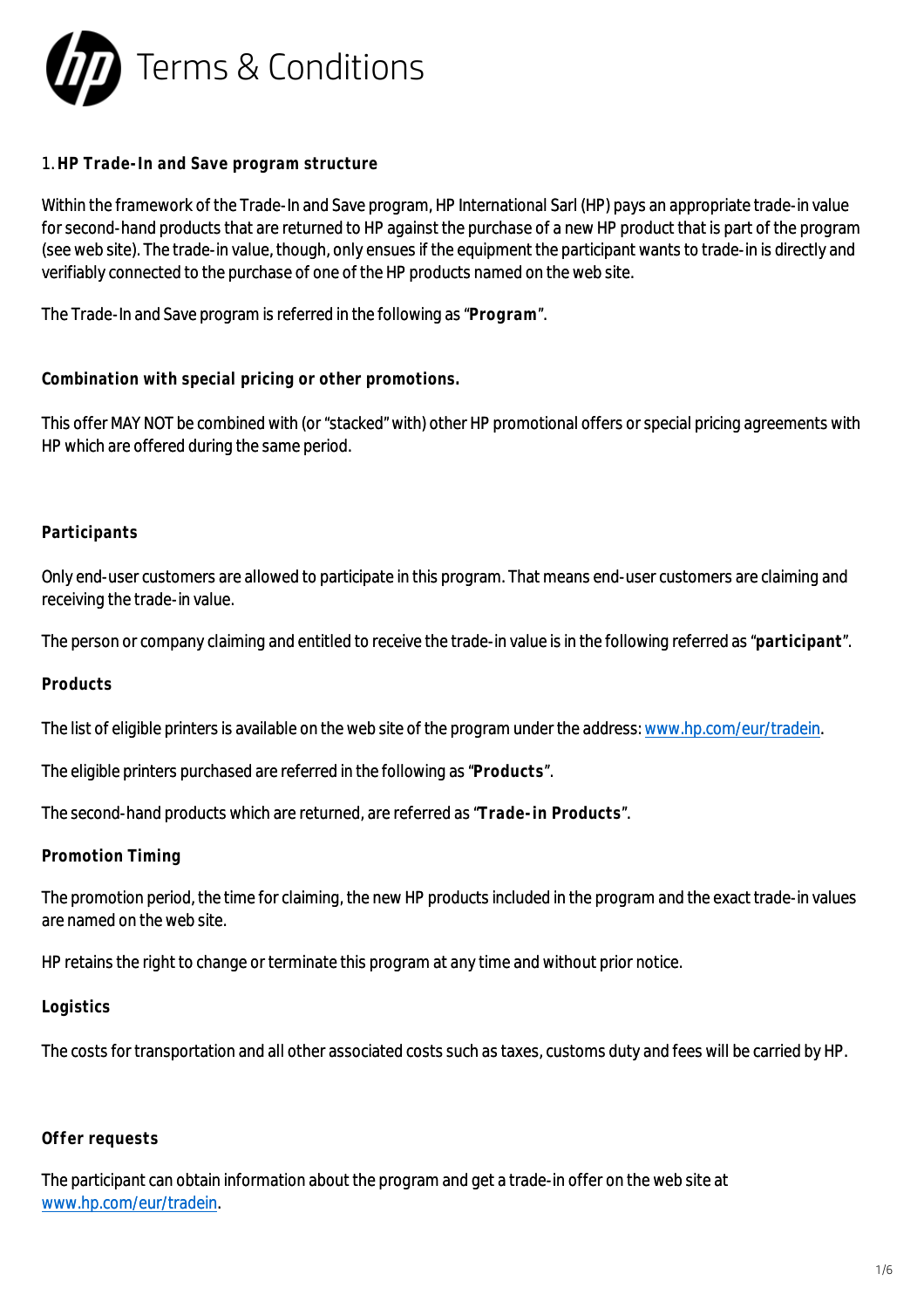

## 2. **Program rules and requirements**

HP products purchased outside the EU are not authorised for participation

The participant can claim the trade-in value only once for each new eligible HP product purchased. The participant accepting these program terms and conditions must be the one making the trade-in claim. The trade-in value is transferred to the participant as specified on the web by the participant.

The bank account details provided during registration and the bank account holder's address must match with the address on the invoice provided during registration.

Only new HP products are allowed to take part in the program. Demonstration products as well as remarketing or used products are excluded from the program.

This is a one-for-one product trade-in accepting only laser print technology as return product technology. The participant must purchase one eligible HP product, and trade-in one HP or non-HP product to qualify. The trade-in product must be of the same category type as the purchased product.

Only mainland applications are valid.

## 3. **Program steps and timing**

Purchase an eligible HP product before 31/07/2022 and trade-in an eligible trade-in product of any brand in working condition.

Applications in the program to get the trade-in value for the trade-in product must be submitted no later than 30 days after the date of purchase.

All incomplete claims will be automatically rejected. If incomplete, they must be completed and resubmitted to be processed. A claim is considered incomplete if it matches one or more of the following criteria:

- $\overline{a}$  Any missing information requested on the claim form, for example: serial number of the new product(s) purchased,
- $p$  proof of purchase documents with valid purchase date and valid product(s).
- $V$ alid trade-in product(s) not shipped within the 30 days limit.

#### 4. **Trade-in agreement**

The participant can claim the trade-in value via the program web. By accepting the trade-in agreement, the participant warrants that all trade-in product(s) have been owned by the participant for at least 6 months and has been used in the participant's business.

The participant must warrant that they hold legal title to the trade-in product(s), free of liens or security interest, his ownership is not subject to the rights of third parties and has the legal right to transfer the trade-in product(s) to HP.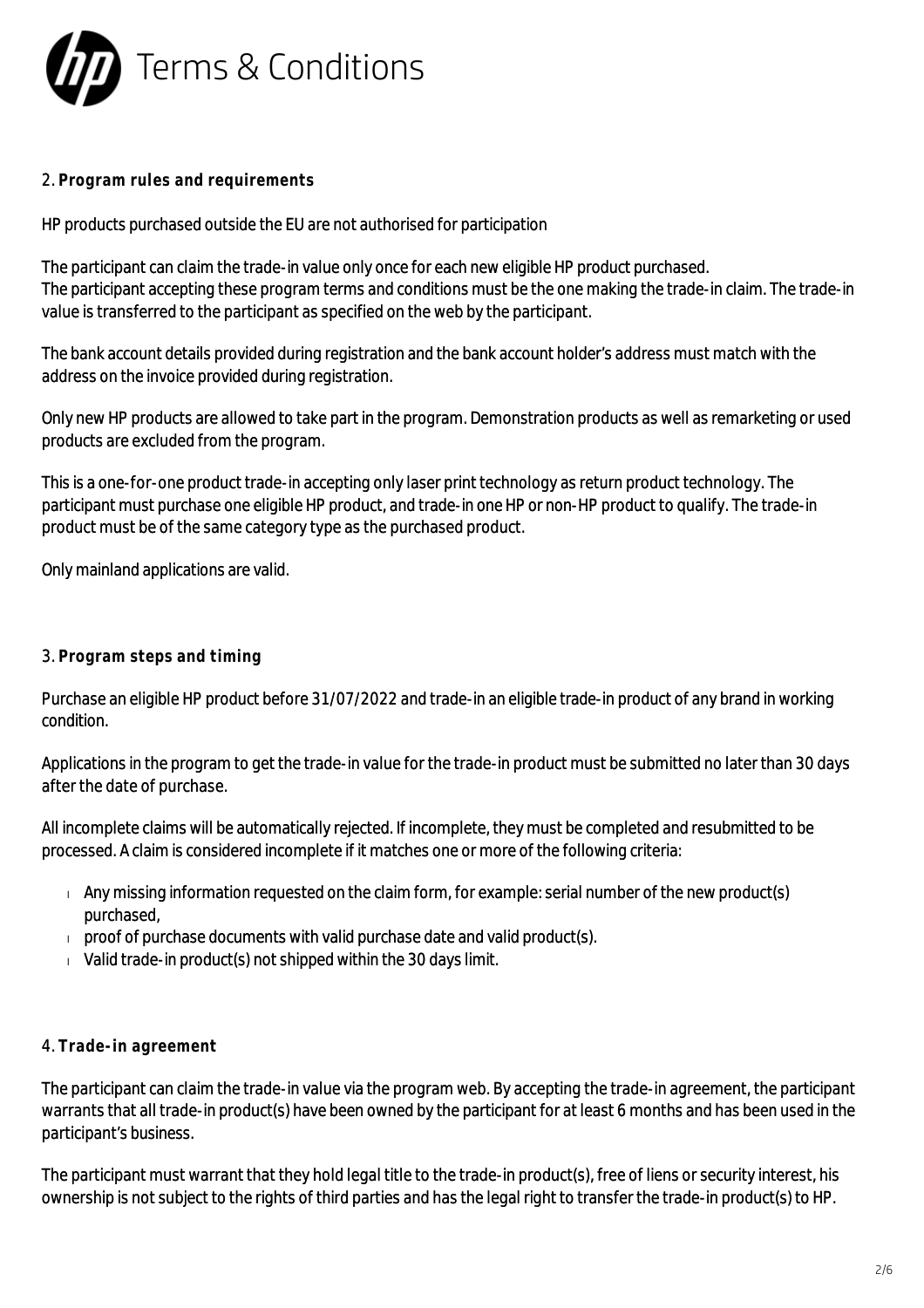

The participant warrants that the trade-in product is free of any restrictions or encumbrances, including third-party software which may not be transferred or for which royalties are due.

The trade-in agreement between HP and the participant is achieved through the acceptance of the terms and conditions in the web registration.

Trade-in agreements that contain false statements cannot be processed. HP reserves the right to delay payment, and / or review all claims that require investigation due to suspicious activity.

## 5. **Proof of purchase of the new HP product**

The order will be cancelled if the proof of purchase is not received. The proof of purchase has to be updated with the web registration.

The proof of purchase of the new HP product must contain the following information:

- Name and address of the end-user customer
- $\blacksquare$  Name and address of the HP reseller, in accordance with the statement on the letterhead
- Model and serial number of the new HP product

A confirmation email with a claim number will be sent once the claim is submitted, with instructions on the next steps of the process. This email should be printed out and a record saved. The claim number must be referenced on all questions relating to this program.

In addition to the invoice for the purchased product, HP reserves the right to request from the customer further evidence of purchase and/or ownership (e.g. photo of the serial number label, barcodes,...)

#### 6. **Terms and requirements for the trade-in products**

The trade-in values as indicated by HP only apply for trade-in products that are ready for operation. The trade-in product(s) must be returned complete, in good working condition and with all accessories belonging to it.

Before returning the product(s) to HP all data stored on the product must be deleted. After the return of the product(s) to HP, no recovery of data shall be possible. HP will not be liable for the loss of data saved on the product. HP will in no way be responsible for the risk if any undeleted data gets into the hands of a third party.

Trade-in products returned to HP must not be contaminated with biological, chemical or radioactive materials.

Printers being traded in must be capable of printing a test page. All accessories belonging to it e.g. ink and toner cartridges, must be included.

#### 7. **Trade-In Value terms**

The trade-in value is paid by HP to the participant. The payment will be made by electronic bank transfer within 45 days after receipt of the trade-in product at our test centre.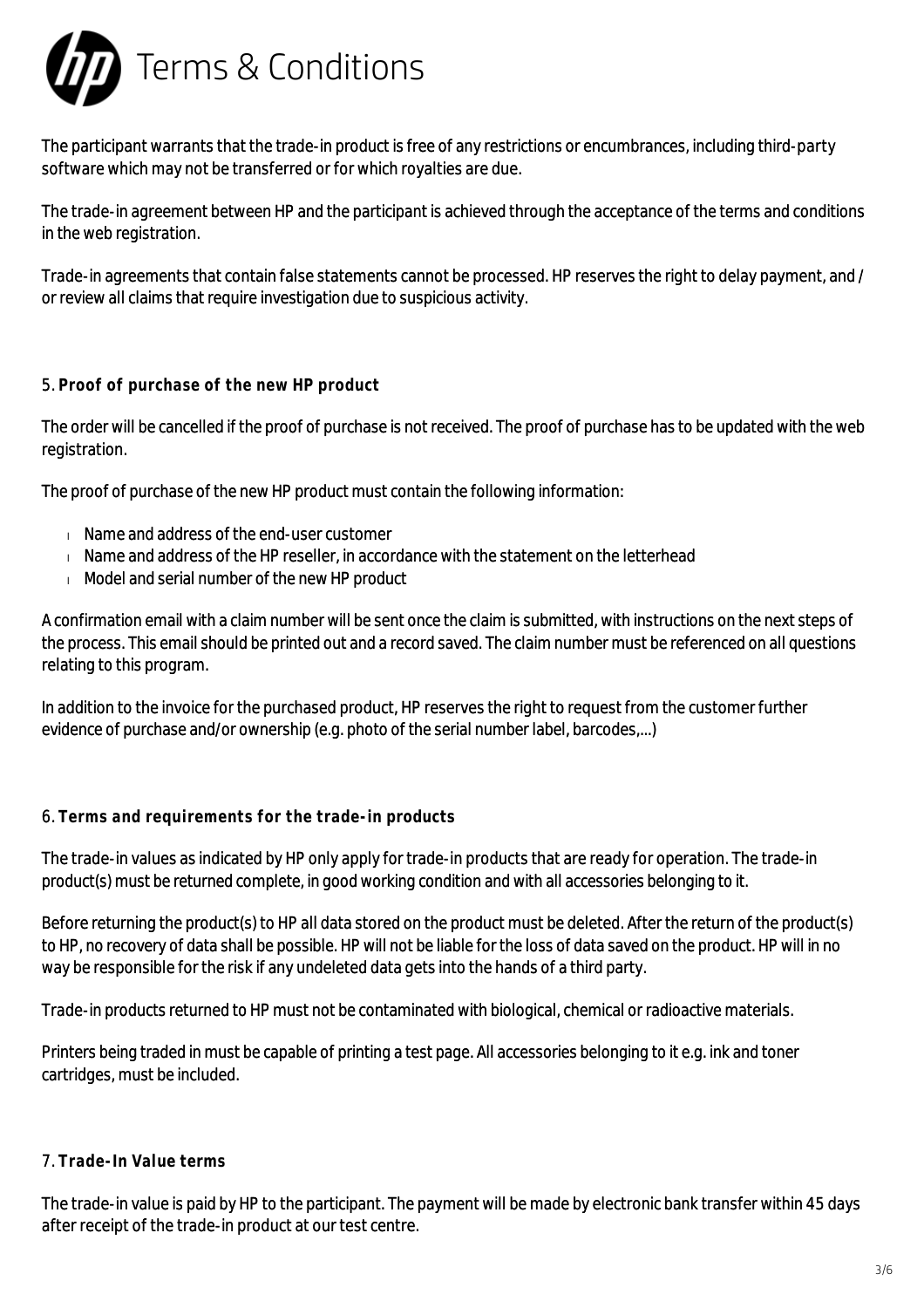

Payments can only be made within a valid bank account within United Kingdom.

In the event of either incorrect payments made by HP (for example following a false or erroneous claim by the participant), then following not less than 28 days prior written notice from HP, the participant shall repay or reimburse any such incorrect payments. The customer agrees to hold HP free from the responsibility for any liability, claims, damages and tax liabilities that might arise in such circumstances.

## 8. **Logistics**

The trade-in product(s) must be located in the country the participant is claiming the trade-in value.

The participant is responsible for the de-installation of the trade-in product(s) and must properly prepare the trade-in product(s) for shipment. HP will pay for shipping (use of the HP shipping label provided is required) and recycling of eligible trade-in product(s).

To ensure receipt of the trade-in product(s) above, it is very important to package the trade-in product(s) properly according to the following packing instructions:

- $\Box$  The trade-in product(s) should be packed in a sturdy cardboard box suitable for shipping.
- The shipping label provided by HP during web registration has to be attached to the outside of the package. To secure the label, clear shipping tape has to be used. It is important to attach the HP shipping label as it will be used for processing the application and the trade-in product(s).

HP is not responsible for paying for proper packaging to ship the trade-in product(s).

The trade-in product(s) to be collected must be packed ready for shipment and needs to be packed on pallets if its weight exceeds 75 kg. The trade-in reference number must be clearly visible on the outside of the packaging. The shipping label must be attached in a way that it is easy to read and cannot be lost. The collection must be carried out from the entrance door on the ground floor.

On the agreed date, HP will dispatch a carrier to the address stated by the participant in the web registration. If it is not possible for the HP carrier to come on the agreed date, the carrier will contact the participant to agree a new date. If the trade-in product(s) are not ready for pick-up on the agreed date and the HP carrier has to come again on another day, the participant will be charged the incurred additional cost.

The period between acceptance of offer and actual pick-up of the trade-in product must not exceed 30 working days.

HP will only pick-up the trade-in product(s) within the respective national boundaries.

All ink and toner cartridges must be removed from the printer(s) prior to shipping. They may be included in the same package as the trade-in product(s), but they must be wrapped and bagged separately.

#### 9. **Transfer of ownership and risk**

The ownership of the trade-in product will be transferred to HP upon handover of the product to the carrier.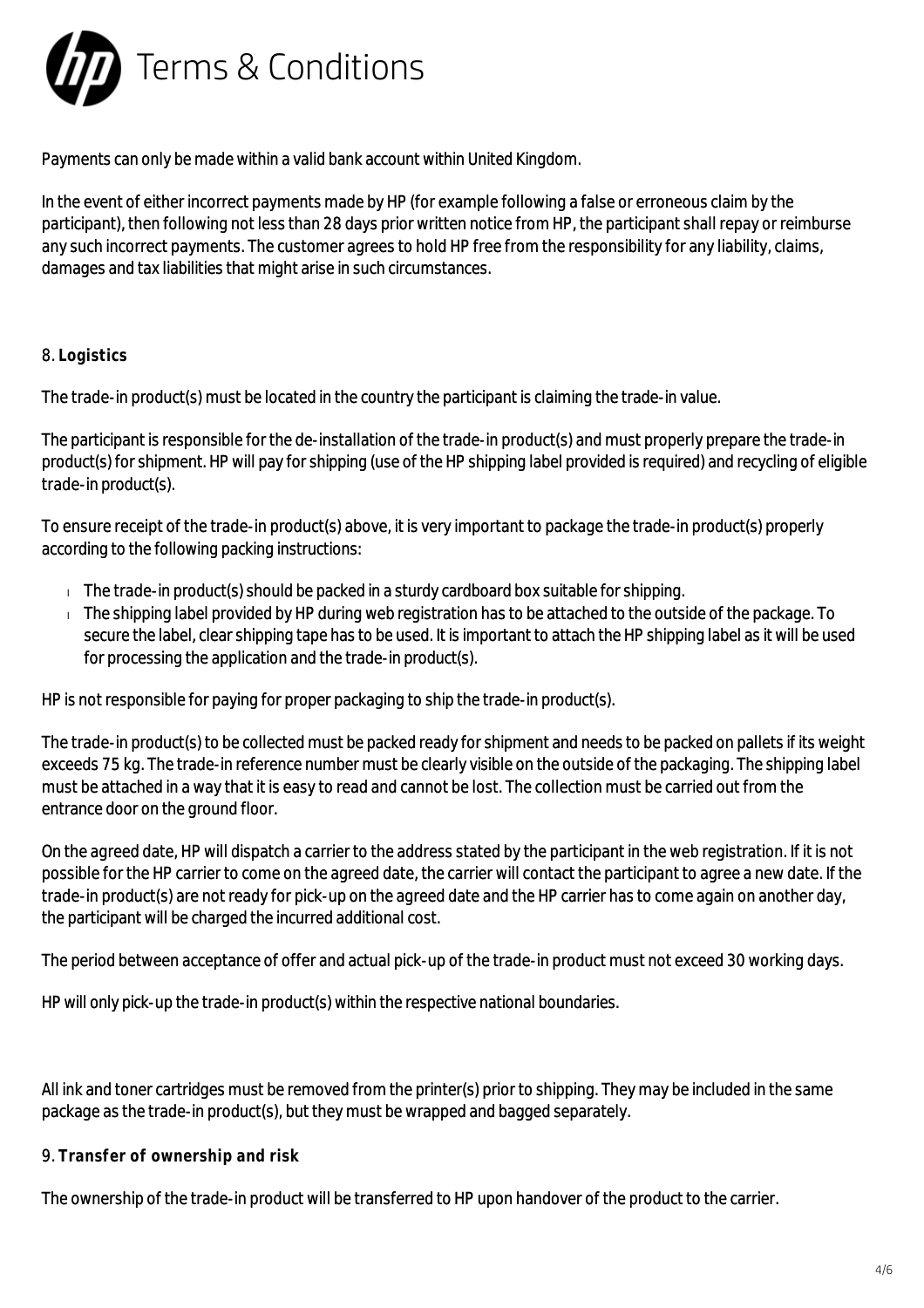

The delivery of the trade-in product to HP's designated carrier shall be final and effective to transfer title of such product to HP's handling house free and clear of all liens and encumbrances.

## 10. **Non-return of trade-in product(s)**

Trade-in products defined in the web registration under the program must be handed over to HP to qualify. After collection, no trade-in product (including accessories) can be returned again to the participant. These goods remain the property of HP.

## 11. **Returning an incorrect trade-in product**

If a trade-in product other than that stated in the web registration has been placed ready for collection and / or carried to the test centre, HP is entitled to charge the participant the incurred costs for the return, in so far as the mistake was not obvious for HP.

## 12. **Non-compliance with the program terms**

The trade-in product(s) must match the details provided during the registration process. If they do not match, HP reserves the right not to pay any trade-in value or to debit the difference in trade-in value between the stated and actually received trade-in product where the trade-in value of the incorrect product is less.

## 13. **Disposal**

HP warrants environmentally friendly disposal of trade-in products. The trade-in product is disposed within the EU and may not remain within the national boundaries within which the participant took part in the program.

#### 14. **Invoicing**

This program requires the acceptance of a self billing invoice by the participant. To ensure consistent and valid invoicing, HP creates a proposed self billing invoice on behalf of the participant and sends it to the participant for acceptance. Once the proposed self billing invoice is accepted by the participant HP will make the respective payment and issue a final corresponding invoice.

A failure to send a valid acceptance of the proposed self billing invoice will result in the participant claim being rejected and invalidates the participant's participation in the program.

Should the participant need to create an additional invoice for tax or accounting reasons, the participant has to consider the following requirements:

An invoice for tax or accounting reasons can only be completed where the order number is on the invoice. HP cannot assign or process the invoice without an order number. The invoice will be balanced within automatic